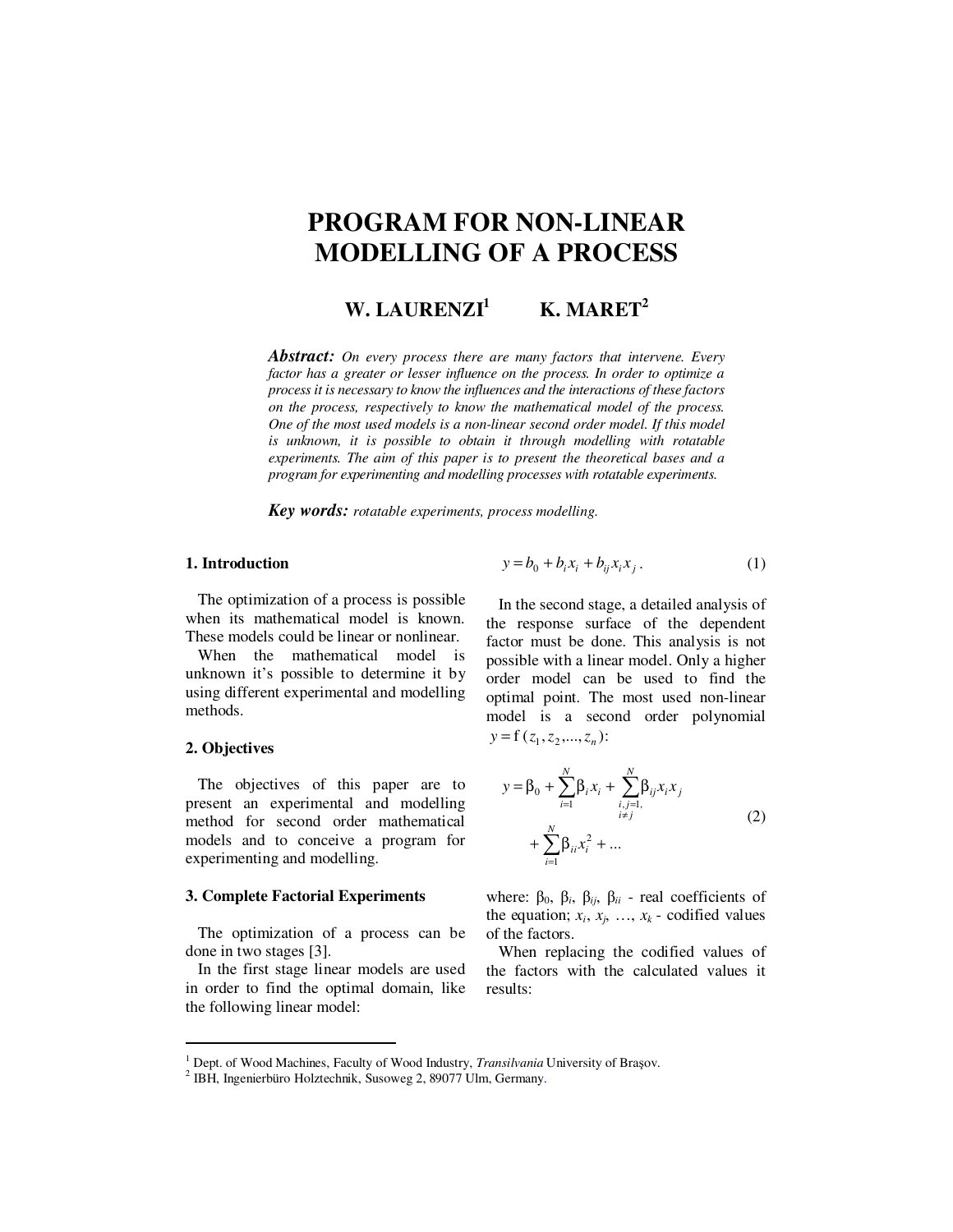$$
y = b_0 + \sum_{i=1}^{N} b_i x_i + \sum_{\substack{i,j=1, \\ i \neq j}}^{N} b_{ij} x_i x_j + \sum_{i=1}^{N} b_{ij} x_i^2 + \dots
$$
 (3)

The mathematical model (2) can be obtained with special programs, the most important programs are named Central Composed Programs (C.C.E.). These programs are based on C.F.E. 3<sup>n</sup> (Complete Factorial Experiments for n factors on three levels) programs where a factor is modified at three levels as in Table 1.

Between the codified and the real values of the factors the following dependence exists:

$$
x_i = \frac{z_i \pm z_{i_0}}{\Delta z_i},\tag{4}
$$

where:  $x_i$  - codified values;  $z_i$  - real (natural) values;  $z_{i_0}$  - real (natural) values in the center of the experiment;  $\Delta z_i$  - variation interval.

The C.F.E.  $3<sup>n</sup>$  (Table 2) programs became uneconomical for three or more factors. Box and Wilson studied this problem in 1951 and found that the number of experiments could be reduced if a C.F.E.  $2^n$  experiment (*n* factors on 2 levels) would be completed with some points of the factorial space  $((-2, 0), (+2, 0), (0, -2)$  and

 $(0, +2)$ ). These new points are equally spaced from the center point (0, 0) with the distance α.

In Figure 1 and Table 1 an example of the codified and the real values of a C.F.E.  $2<sup>2</sup>$  and a C.F.E.  $3<sup>2</sup>$  experiment (the cutting power of beech milling in function of the feed speed and the cutting height) is presented.



Fig. 1. *Points in the factorial space*

Thus the number of experiments *N* is:

$$
N = n_0 + n_c + n_\alpha, \tag{5}
$$

where:  $N$  - number of experiments;  $n_0$  number of experiments in the center of the experiment;  $n_c$  - number of experiments of a C.F.E.  $2^n$  program;  $n_\alpha$  - number of experiments in the extreme points;  $\alpha$  distance from the center point.

*C.F.E.*  $2^2$  *and C.F.E.*  $3^2$  *experiment* Table 1

|   | Type of<br>Nr.<br>experiment |               |       | <b>Codified values</b> |   | Real (natural) values |            |           |  |  |
|---|------------------------------|---------------|-------|------------------------|---|-----------------------|------------|-----------|--|--|
|   |                              |               | $x_1$ | $x_2$                  | Y | $u$ , [m/min]         | $h$ , [mm] | $P,$ [kW] |  |  |
|   |                              |               | $-1$  | -1                     |   |                       | 10         |           |  |  |
| 2 |                              |               | $+1$  | -1                     |   | 25                    | 10         |           |  |  |
| 3 |                              | $\tilde{c}^2$ | -1    | $+1$                   |   |                       | 50         |           |  |  |
| 4 | 3 <sup>2</sup>               |               | $+1$  | $+1$                   |   | 25                    | 50         |           |  |  |
| 5 | C.F.E.                       | C.F.E.        | $-1$  | -1                     |   |                       | 10         |           |  |  |
| 6 |                              |               | $+1$  | -1                     |   | 25                    | 10         |           |  |  |
| 7 |                              |               | $-1$  | $+1$                   |   | 5                     | 50         |           |  |  |
| 8 |                              |               | $+1$  | $+1$                   |   | 25                    | 50         |           |  |  |
| 9 |                              |               |       |                        |   | 15                    | 30         |           |  |  |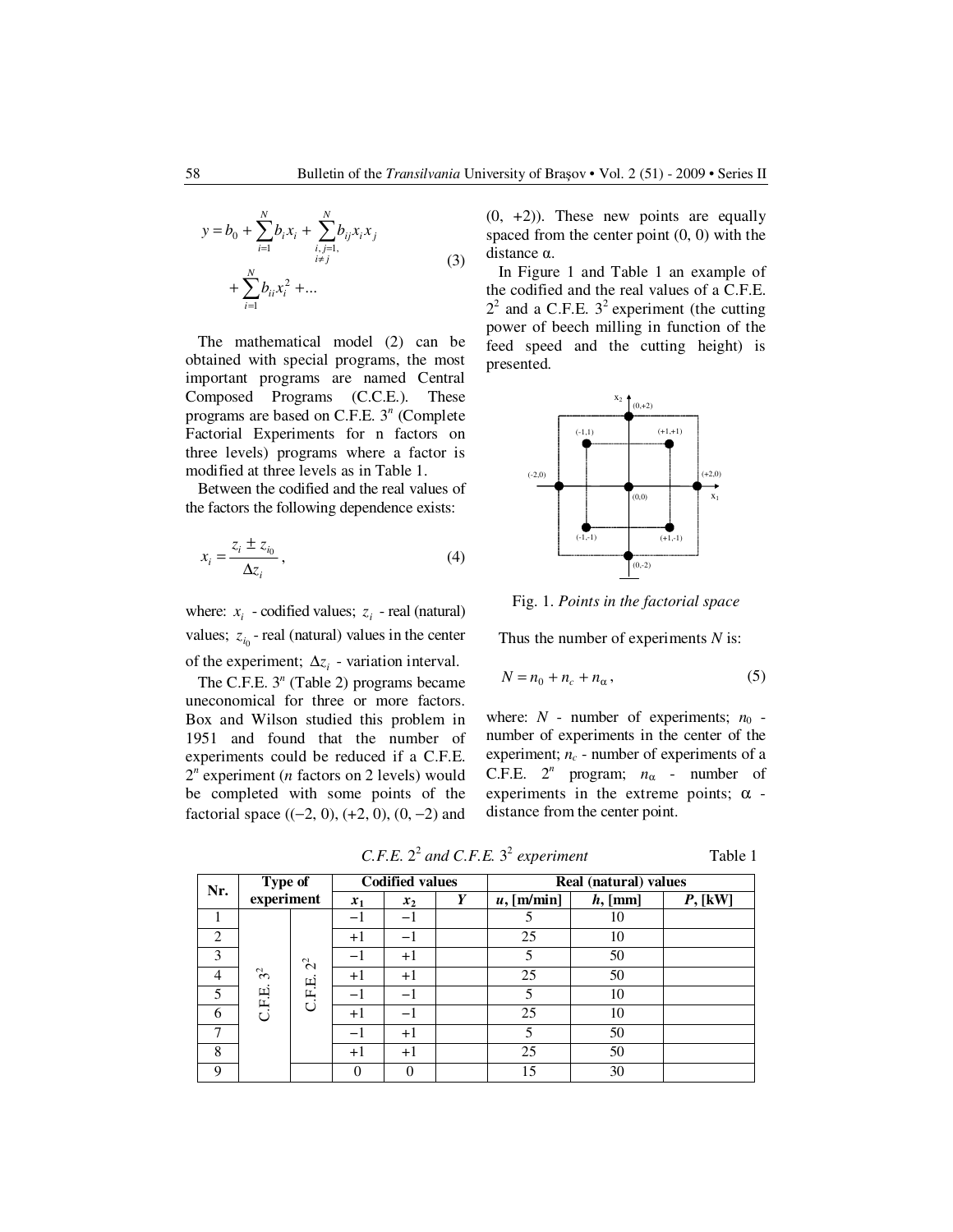The values of the number *n*,  $n_0$ ,  $n_c$ ,  $n_\infty$ and  $\alpha$  are presented in Table 3.

Table 2 Comparison between a C.F.E.  $3^n$  and *a BW program* [3]

| <b>Number of factors</b>      |   |    |     |
|-------------------------------|---|----|-----|
| C.F.E. 3 <sup>2</sup> program | Ω | 81 | 243 |
| <b>BW</b> program             | Ω |    |     |

In practice two types of C.C.E. programs, orthogonal and rotatable programs are used, but the most used programs are rotatable programs [3].

#### **4. Rotatable Programs of Second Order**

In order to obtain the second order mathematical model with rotatable programs of second order (RP2) the following steps must be performed [3]:

*Step 1.* The levels of the natural factors *z<sup>i</sup>* are established. Firstly the minimum  $z_i^{\text{min}}$  and maximum value  $z_i^{\text{max}}$  of the factor is established. Apart from these two values, the value in the center of the experiment  $z_i^0$  (6) and the variation interval  $\Delta z_i$  (7) are calculated:

$$
z_i^0 = \frac{z_i^{\max} - z_i^{\min}}{2} ; \ \Delta z_i = \frac{z_i^{\max} - z_i^0}{\alpha} . \tag{6}
$$

The correspondence between the codified and real values is presented in Table 4.

*Step 2.* With the help of the information presented at step 1, the programming matrix from Table 5 is created (the cutting power for beech milling according to the cutting speed *v* and the feed speed *u*).

*Step 3.* Using the real values from Table 5 experiments are conducted and the measured values are written in the adequate column of Table 5.

*Step 4.* After conducting the experiment the coefficients  $b_0$ ,  $b_i$ ,  $b_{ij}$  and  $b_{ii}$  of the mathematical model (3) are calculated with [3]:

$$
b_0 = D \sum_{u=1}^{N} y_u + E \sum_{i=1}^{N} \sum_{u=1}^{N} x_{iu}^2 y_u , \qquad (7)
$$

$$
b_i = \frac{\sum_{u=1}^{N} x_{iu} y_u}{e},
$$
 (8)

$$
b_{ij} = \frac{\sum_{u=1}^{N} x_{iu} x_{ju} y_u}{N_c},
$$
\n(9)

$$
b_{ii} = (F-G)\sum_{u=1}^{N} x_{iu}^{2} y_{u} + G\sum_{i=1}^{n} \sum_{u=1}^{N} x_{iu}^{2} y_{u}, (10)
$$

Table 3 *Number of experiments for the C.C.E. program* [3]

| Number of factors $\begin{vmatrix} n & n_c & n_a & n_0 \end{vmatrix}$ |  |  |  |
|-----------------------------------------------------------------------|--|--|--|

| <b>NUMBER OF LACTORS</b> | n  | $n_c$ | $n_{\alpha}$ | $n_0$ | α     |
|--------------------------|----|-------|--------------|-------|-------|
|                          | 13 |       |              |       | 1.414 |
|                          | 20 |       |              |       | 1.682 |
|                          |    | 16    |              |       |       |
|                          | 52 | 30    | 10           | 10    | 2.378 |

*Correspondence between the codified and real values of a RP2 program* Table 4

| Codified values $x_i$ | $-\alpha$ or $-\alpha$ |    | $+\alpha$ or $+\alpha$ |
|-----------------------|------------------------|----|------------------------|
| Real values $z_i$     | mın                    | ∼. | <br>max                |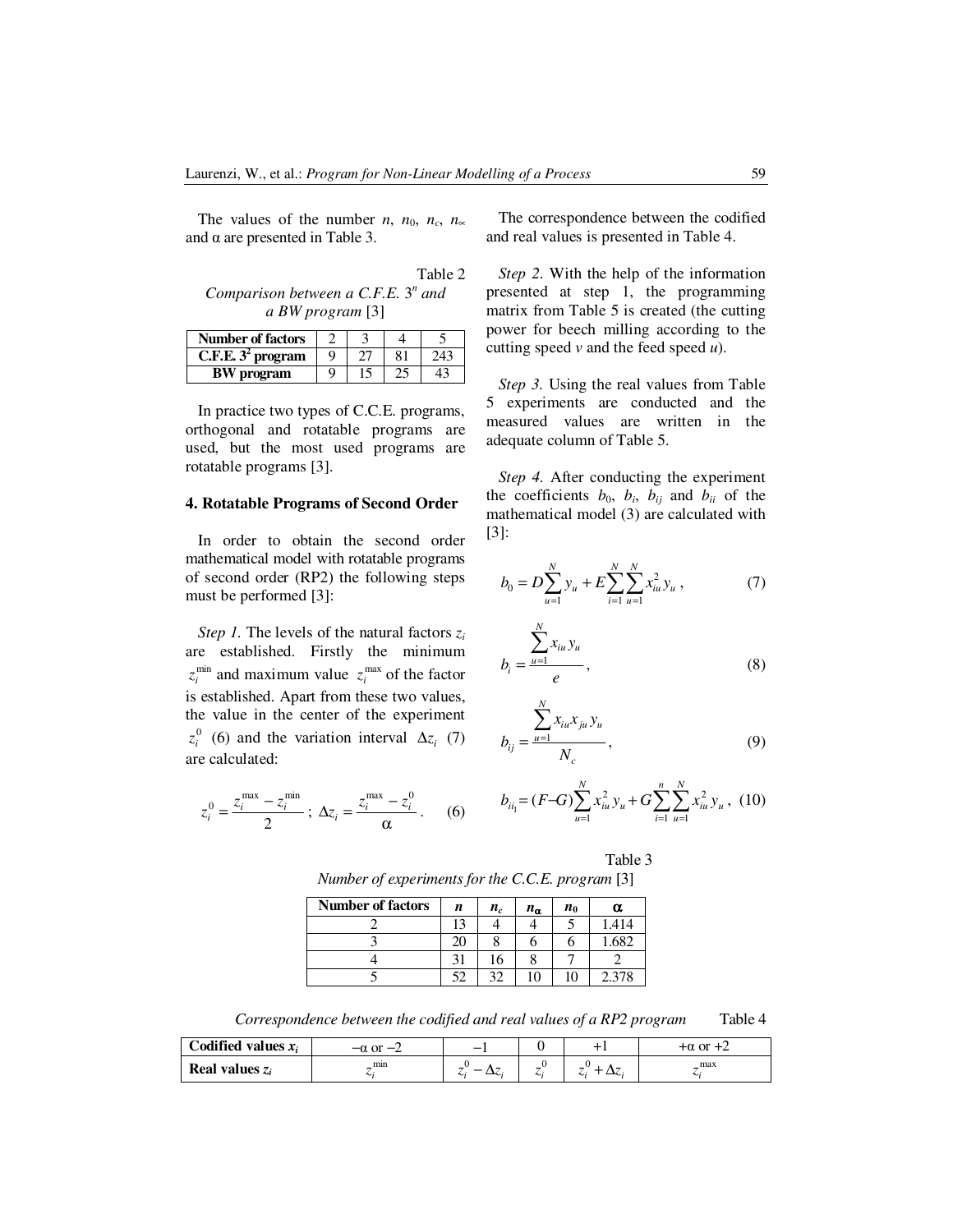| Nr.            | <b>Codified values</b> |                   | <b>Dependent factor</b> |                   | <b>Real values</b> | <b>Dependent factor</b> |
|----------------|------------------------|-------------------|-------------------------|-------------------|--------------------|-------------------------|
| exp.           | $x_1$                  | $x_2$             | y                       | $v, \text{[m/s]}$ | $u$ , [m/min]      | $P,$ [kW]               |
| 1              | $+1$                   | $+1$              |                         | 60                | 20                 |                         |
| 2              | $^{-1}$                | $+1$              |                         | 40                | 20                 |                         |
| 3              | $+1$                   | $-1$              |                         | 60                | 10                 |                         |
| $\overline{4}$ | $-1$                   | $-1$              |                         | 40                | 10                 |                         |
| 5              | $\Omega$               | $+\alpha (+1.41)$ |                         | 50                | $\approx 22$       |                         |
| 6              | $\Omega$               | $-\alpha$ (-1.41) |                         | 50                | $\approx 8$        |                         |
| $\overline{7}$ | $+\alpha (+1.41)$      | $\theta$          |                         | $\approx 64$      | 15                 |                         |
| 8              | $-\alpha$ (-1.41)      | $\theta$          |                         | $\approx 36$      | 15                 |                         |
| 9              | $\Omega$               | $\theta$          |                         | 50                | 15                 |                         |
| 10             | $\Omega$               | $\Omega$          |                         | 50                | 15                 |                         |
| 11             | $\theta$               | $\Omega$          |                         | 50                | 15                 |                         |
| 12             | $\theta$               | $\theta$          |                         | 50                | 15                 |                         |
| 13             | $\overline{0}$         | 0                 |                         | 50                | 15                 |                         |

 *Codified and real programming matrix for a PR2 program* Table 5

$$
b_{ii_2} = E \sum_{u=1}^{N} y_u , \qquad (11)
$$

$$
b_{ii} = b_{ii_1} + b_{ii_2}, \t\t(12)
$$

$$
e = n_c + 2\alpha^2 \tag{13}
$$

$$
f = n_c + 2\alpha^4 \tag{14}
$$

$$
D = 2\alpha^4 H^{-1} \left[ f + (n-1)n_c \right],
$$
 (15)

$$
E = -2H^{-1}e\alpha^4,\tag{16}
$$

$$
F = H^{-1}\Big[Nf + (n-2)Nn_c - (n-1)e^2\Big], \ (17)
$$

$$
G = H^{-1}(e^2 - Nn_c), \qquad (18)
$$

$$
H = 2\alpha^4 \Big[ Nf + (n-1)Nn_c - ne^2 \Big], \qquad (19)
$$

$$
N = n_c + 2n + n_0, \t\t(20)
$$

where: *N* - number of all experiments; *n* number of factors;  $n_c$  - number of experiments of a C.F.E.  $2^n$  program;  $n_0$  number of experiments in the center. The values of *n*,  $n_0$ ,  $\alpha$ , *D*, *E*, *F* and *G* are presented in Table 6.

*Step 5.* The reproductibility dispersion (experimental error)  $s_0^2$  is calculated with:

$$
s_0^2 = \frac{S_0}{\mathbf{v}_0} = \frac{1}{N_0 - 1} \sum_{k=1}^{N_0} (y_{0k} - \bar{y}_0)^2, \qquad (21)
$$

where:  $v_0$  - number of degrees of freedom for the experiments in the center;  $N_0$  number of experiments in the center;  $y_{ok}$  measured values of the dependent factor in the center of the experiment;  $\bar{y}_0$  - main value of the  $y_{ok}$  values.

*Values of n, n*<sub>0</sub>*, α, D, E, F and G* [3] Table 6

 $n \mid N \mid n_0 \mid \alpha \mid D \mid E \mid F \mid G$ 2 | 13 | 5 | 1.414 | 0.200 | −0.1000 | 0.1437 | 0.0187 3 | 20 | 6 | 1.682 | 0.1663 | −0.0568 | 0.0694 | 0.0069  $4 \mid 31 \mid 7 \mid 2.000 \mid 0.1428 \mid -0.0357 \mid 0.0350 \mid 0.0037$ 5 | 52 | 10 | 2.378 | 0.0988 | −0.0191 | 0.0180 | 0.0015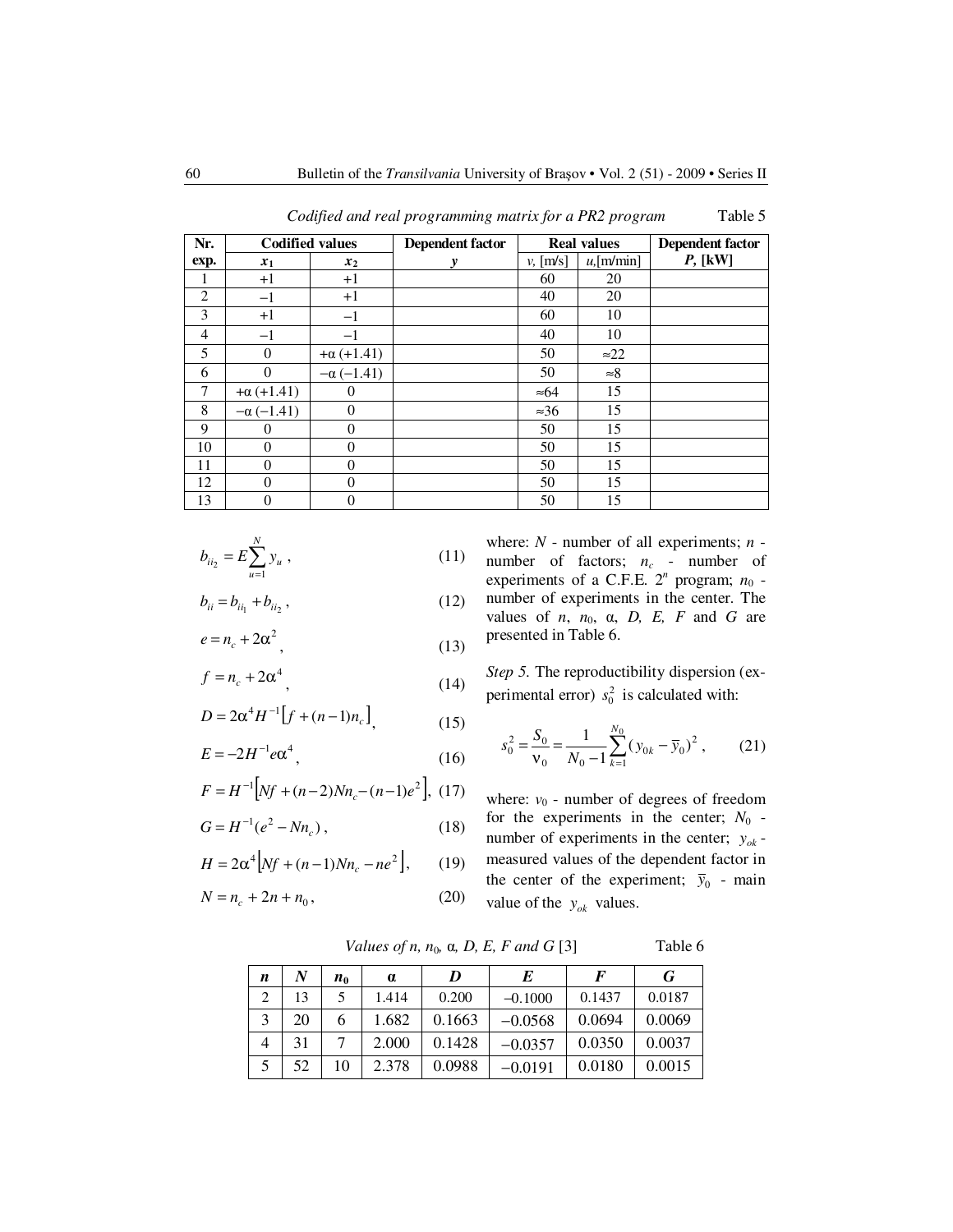*Step 6.* The dispersions  $s_{b_0}^2$ ,  $s_{b_i}^2$  $s_{b_i}^2$ ,  $s_{b_{ii}}^2$ ,  $s_{b_{ij}}^2$ of the regression coefficients are calculated with:

$$
s_{b_0}^2 = Ds_0^2 \ , \ s_{b_i}^2 = \frac{s_0^2}{e} \ , \tag{22}
$$

$$
s_{b_{ij}}^2 = \frac{s_0^2}{n_c}, \ s_{b_{ii}}^2 = Fs_0^2. \tag{23}
$$

*Step 7.* The significance of the coefficients is tested with the Student test:

$$
t_{b_i} = \frac{|b_i|}{s_{b_i}}; \ t_{b_{ij}} = \frac{|b_{ij}|}{s_{b_{ij}}}; \ t_{b_{ii}} = \frac{|b_{ii}|}{s_{b_{ii}}}, \qquad (24)
$$

$$
i:=1,1;
$$
  $t_{tab} = t_{0.05(v_0)};$   $v_0 = n_0 - 1,$  (25)

where:  $t_{b_i}$ ,  $t_{b_{ij}}$ ,  $t_{ii}$  - calculated values of the Student test; *ttab* - tabular value of the Student test;  $v_0$  - number of degrees of freedom;  $n_0$  - number of experiments in the center.

If  $t_{b_i}$ ,  $t_{b_{ij}}$ ,  $t_{ii} > t_{tab}$  then the coefficient, respectively the factor is significant and can be kept in the mathematical model.

The residual dispersion  $s_r^2$  is calculated with:

$$
s_r^2 = \frac{\sum_{u=1}^{N} (y_u - \tilde{y}_u)^2}{V_r} , \qquad (26)
$$

where: *l* - the number of terms of the regression equation; *N* - the number of experiments; *yu* - the measured values of the dependent factor;  $\tilde{y}_u$  - the values estimated with the mathematical model.

*Step 8.* The concordance of the model with the experimental data is tested with the Fisher test. In this order the concordance dispersion  $s_{con}^2$  and the Fischer criteria  $F_c$  is calculated with:

$$
s_{con}^{2} = \frac{\sum_{u=1}^{N} (y_u - \widetilde{y}_u)^2 - \sum_{k=1}^{n_0} (y_{0k} - \overline{y}_0)^2}{\mathbf{v}_{con}}, \quad (27)
$$

$$
\mathbf{v}_{con} = \mathbf{v}_r - \mathbf{v}_0, \tag{28}
$$

$$
F_c = \frac{s_{con}^2}{s_0^2},\tag{29}
$$

where: *vcon* - number of freedom for the concordance dispersion;  $s_0^2$  - reproductibility dispersion (22);  $F_c$  - calculated value of the Fischer criteria.

The calculated value  $F_c$  is compared with the tabular value  $F_{tab} = F_{0.05(v_{con};v_0)}$  of the Fischer criteria [3].

If  $F_c \leq F_{tab}$  then the mathematical model is adequate and can be used in the optimization process [3]. If the Fischer test is not performed then the variation interval must be decreased and all steps repeated.

#### **5. Presentation of the Program**

Based on the information presented above and in [1] and [2] a program which allows the following operations was conceived:

- generating the programming matrix with the codified values for PR2 programs for  $2 \div 5$  factors;

- generating the programming matrix with the real values for PR2 programs for 2 ÷ 5 factors;

- allowing creation of the data base with the measured values;

- calculating the coefficients of the nonlinear model;

- realizing a statistical analysis of the mathematical model;

- displaying the non-linear mathematical model and the results of the statistical analysis.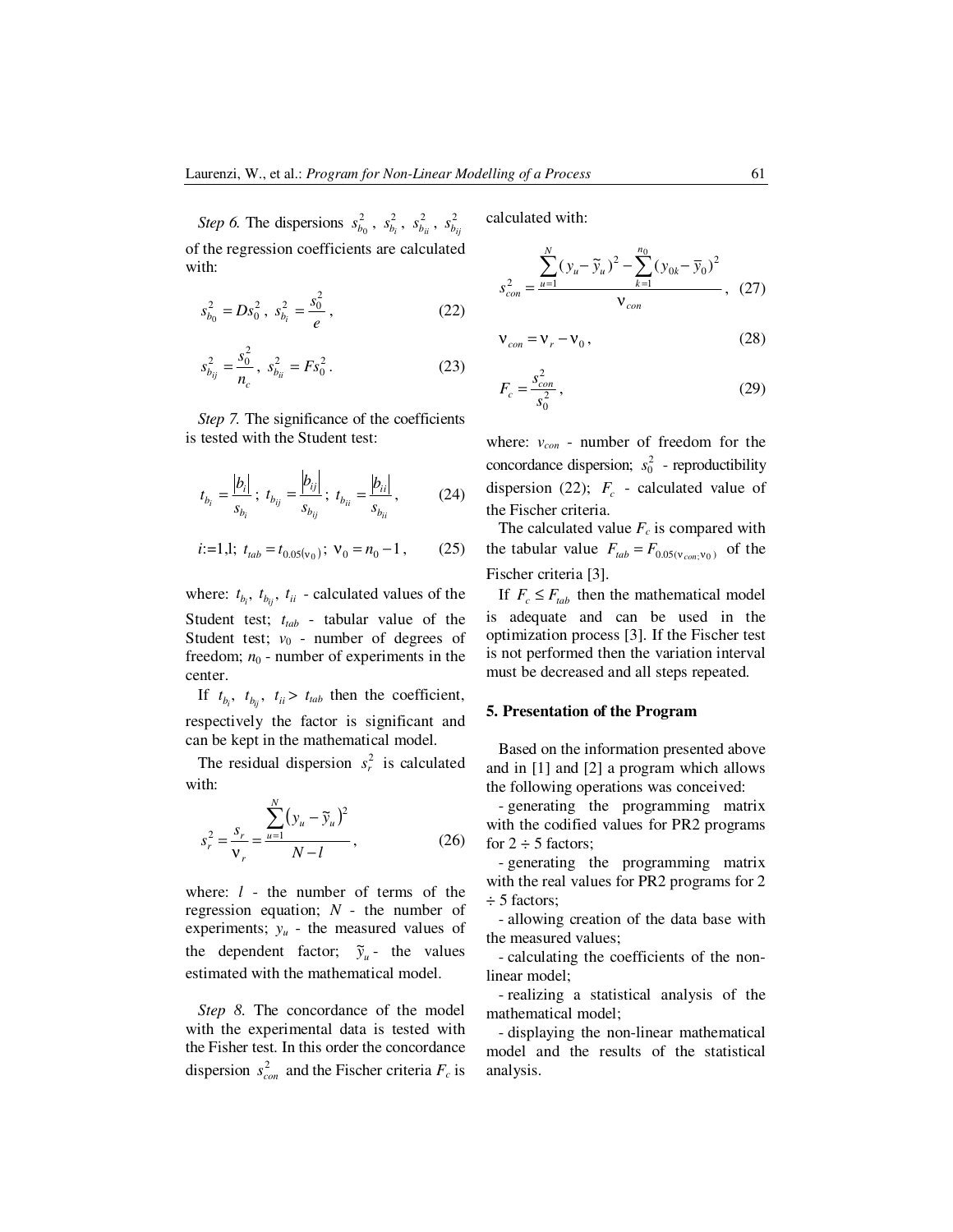In Figure 2 the main menu of the program is presented. In the left panel the codified and the real programming matrixes are displayed. In the left bottom window the mathematical models and the results of the statistical analysis appear. In the right side information for maximum five factors could be entered or displayed: information about the experiment, the name and the measuring units of the factor, the real value in the centre of the experiment the variation interval, the number of factors, the number of experiments and the number of parallel experiments in the centre.

type of experiment (orthogonal OP or rotatable RP programs) and the type of mathematical model (linear or non-linear models).

With the buttons placed on the bottom of the right panel the following operations are performed:

- displaying the codified (Figure 3) and the real programming matrixes without (Figure 4) and with measured values (Figure 5);

- loading or saving the real programming matrixes without or with the measured values;

- calculating and displaying (Figures 6 and 7) the mathematical model with or without the significant factors and the result of the concordance test of the mathematical model.



Fig. 2. *Main menu of the PR2 program* 

|                         |                       | <b>Experimental programming and mathematical modelling</b> |                |                |                |                | أقاده<br>$\overline{\mathbf{x}}$                                                                        |
|-------------------------|-----------------------|------------------------------------------------------------|----------------|----------------|----------------|----------------|---------------------------------------------------------------------------------------------------------|
| -Experimental matrix    |                       |                                                            |                |                |                |                | Factor                                                                                                  |
| Nrort                   | x1                    | x2                                                         | $x1^2$         | $x2^2$         | x1x2           | y.             | PR2 program<br>$\blacktriangle$<br><b>Comments</b>                                                      |
| 1                       | $+1$                  | $+1$                                                       | $+1$           | $+1$           | $+1$           | v1             | 7<br>۰                                                                                                  |
| $\overline{\mathbf{c}}$ | $\Delta$              | $+1$                                                       | $+1$           | $+1$           | $-1$           | v <sup>2</sup> | Number of<br>Number of factors 2<br>$\overline{\mathbf{r}}$<br>experiments                              |
| 3                       | $+1$                  | $\overline{1}$                                             | $+1$           | $+1$           | $-1$           | v3             | Number of parallel experiments<br>2<br>۰                                                                |
| 4                       | $-1$                  | $-1$                                                       | $+1$           | $+1$           | $+1$           | y4             | Factor 1                                                                                                |
| 5                       | $\theta$              | $+1.41$                                                    | $\theta$       | $\overline{2}$ | $\mathbf{0}$   | $\sqrt{5}$     | Factor 2                                                                                                |
| 6                       | $\theta$              | $-1.41$                                                    | $\theta$       | $\overline{2}$ | $\mathbf{0}$   | y6             | Factor 3                                                                                                |
| 7                       | $+1.41$               | $\theta$                                                   | $\overline{2}$ | $\sqrt{2}$     | $\bf{0}$       | y7             | Factor4                                                                                                 |
| 8                       | $-1.141$              | $\theta$                                                   | $\overline{2}$ | $\overline{2}$ | $\bf{0}$       | y8             | Factor 5                                                                                                |
| 9                       | $\theta$              | $\theta$                                                   | $\theta$       | $\bf{0}$       | $\bf{0}$       | y9             | Factor v                                                                                                |
| 10                      | $\theta$              | $\theta$                                                   | $\theta$       | $\bf{0}$       | $\bf{0}$       | v10            |                                                                                                         |
| 11                      | $\theta$              | $\theta$                                                   | $\bf{0}$       | $\bf{0}$       | $\bf{0}$       | y11            | Experimental program                                                                                    |
| 12                      | $\theta$              | $\theta$                                                   | $\theta$       | $\bf{0}$       | $\bf{0}$       | v12            | Linear models Non-linear models                                                                         |
| 13                      | $\theta$              | $\theta$                                                   | $\overline{0}$ | $\bf{0}$       | $\overline{0}$ | v13            | C DP othogonal programs                                                                                 |
|                         |                       |                                                            |                |                |                |                | ← RP rotatable programs                                                                                 |
|                         |                       |                                                            |                |                |                |                | Degrees 2                                                                                               |
|                         |                       |                                                            |                |                |                |                | $\overline{\phantom{a}}$                                                                                |
|                         | r-Mathematical model: |                                                            |                |                |                |                |                                                                                                         |
|                         |                       |                                                            |                |                |                |                | Codified experimental program<br>Real experimental program<br>٠                                         |
|                         |                       |                                                            |                |                |                |                | Open experimental program<br>Save experimental program<br>$\cdot$                                       |
|                         |                       |                                                            |                |                |                |                | Matematical model<br><b>n</b> Close<br>$\nabla$ Checking the significance of the equation coeffercients |

Fig. 3. *Codified programming matrix* 

The main menu also allows choosing the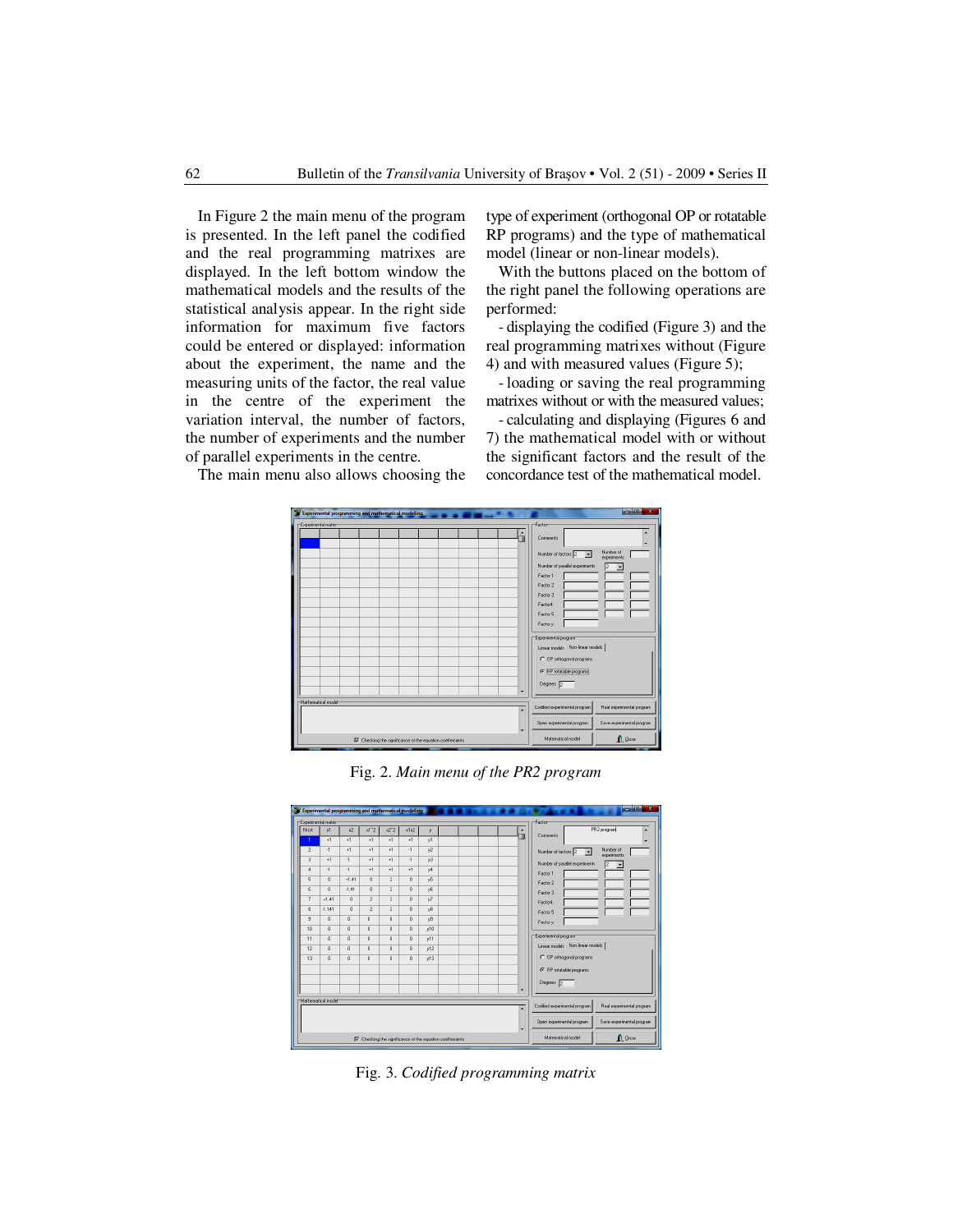

Fig. 4. *Real programming matrix* 



Fig. 5. *Real programming matrix with measured values* 

|                     |                                     |                  | Experimental programming and mathematical modelling              |  |  |  |  |                                                        |  | ichidi.<br>$\overline{\mathbf{x}}$                                      |
|---------------------|-------------------------------------|------------------|------------------------------------------------------------------|--|--|--|--|--------------------------------------------------------|--|-------------------------------------------------------------------------|
| Experimental matrix |                                     |                  |                                                                  |  |  |  |  |                                                        |  | Factor                                                                  |
| Nrcst               | vm/s                                | um/min           | <b>P[kW]</b>                                                     |  |  |  |  |                                                        |  | P=f(v.u), beech, h=3mm<br>Comments                                      |
|                     | 60                                  | 20               | 0.69                                                             |  |  |  |  |                                                        |  | ٠                                                                       |
| $\overline{c}$      | 40                                  | 20               | 0.55                                                             |  |  |  |  |                                                        |  | Number of<br>13<br>Number of factors 2<br>$\overline{z}$<br>experiments |
| 3                   | 60                                  | 10               | 0.53                                                             |  |  |  |  |                                                        |  | Number of parallel experiments<br>15                                    |
| $\overline{a}$      | 40                                  | 10               | 0.42                                                             |  |  |  |  |                                                        |  | 50<br>Factor 1<br>10<br>v.m/s                                           |
| 5                   | 50                                  | 22               | 0.59                                                             |  |  |  |  |                                                        |  | 15<br>Factor 2<br>um/min<br>5                                           |
| 6                   | 50                                  | $\boldsymbol{8}$ | 0.38                                                             |  |  |  |  |                                                        |  | Factor 3                                                                |
| $\overline{z}$      | 64                                  | 15               | 0.64                                                             |  |  |  |  |                                                        |  | Factor4                                                                 |
| 8                   | 36                                  | 15               | 0.58                                                             |  |  |  |  |                                                        |  | Factor 5                                                                |
| $\mathbf{Q}$        | 50                                  | 15               | 0.59                                                             |  |  |  |  |                                                        |  | P.KW<br>Factor v                                                        |
| 10 <sub>10</sub>    | 50                                  | 15               | 0.50                                                             |  |  |  |  |                                                        |  |                                                                         |
| 11                  | $50^{\circ}$                        | 15               | 0.65                                                             |  |  |  |  |                                                        |  | Experimental program                                                    |
| 12 <sup>2</sup>     | 50                                  | 15               | 0.57                                                             |  |  |  |  |                                                        |  | Linear models Non-linear models                                         |
| 13                  | 50                                  | 15               | 0.62                                                             |  |  |  |  |                                                        |  | C DP othogonal programs                                                 |
|                     |                                     |                  |                                                                  |  |  |  |  |                                                        |  | C RP rotatable programs                                                 |
|                     |                                     |                  |                                                                  |  |  |  |  |                                                        |  | Degrees 2                                                               |
|                     |                                     |                  |                                                                  |  |  |  |  |                                                        |  |                                                                         |
| Mathematical model  |                                     |                  |                                                                  |  |  |  |  |                                                        |  | Codified experimental program                                           |
|                     |                                     |                  | The matematical model is adequate                                |  |  |  |  |                                                        |  | Real experimental program                                               |
|                     | v=0.595+0.07301102x2-0.05742612x2^2 |                  |                                                                  |  |  |  |  | Open experimental program<br>Save experimental program |  |                                                                         |
|                     |                                     |                  | $\nabla$ Checking the significance of the equation coeffeicients |  |  |  |  |                                                        |  | <b>n</b> Close<br>Matematical model                                     |

Fig. 6. *Mathematical model for two factors with all significant coefficients*